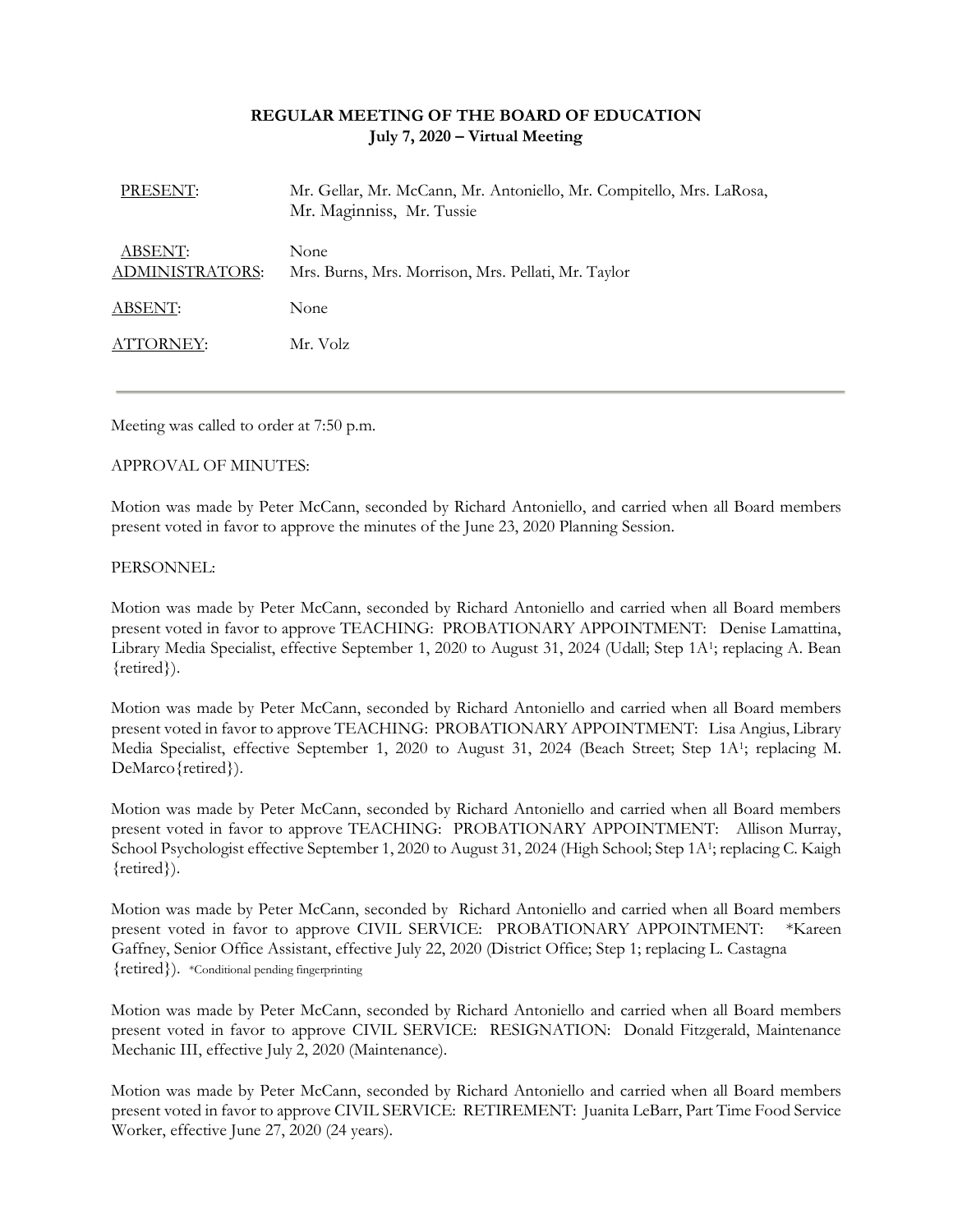Motion was made by Peter McCann, seconded by Richard Antoniello and carried when all Board members present voted in favor to approve OTHER: SPECIAL EDUCATION – ESY RELATED SERVICE PROVIDERS SUMMER 2020: Jeanne Dowling, Administrator; Elizabeth Kelly, Consultant Teacher (replacement for Elaine Longo).

Motion was made by Peter McCann, seconded by Richard Antoniello and carried when all Board members present voted in favor to approve OTHER: DISTRICT-WIDE PRINTING SERVICES 2020-2021: John Zuhoski.

Motion was made by Peter McCann, seconded by Richard Antoniello and carried when all Board members present voted in favor to approve OTHER: ATHLETIC TRAINERS 2020-2021: Kevin Kilkenny; Nicole Perperis.

Motion was made by Peter McCann, seconded by Richard Antoniello and carried when all Board members present voted in favor to approve OTHER: EQUIPMENT COORDINATORS 2020-2021: James Dooley; James Klimkoski; Brian Cameron.

Motion was made by Peter McCann, seconded by Anthony Tussie and carried when all Board members present voted in favor to approve OTHER: FALL 2020 HIGH SCHOOL COACHES: FOOTBALL: Steve Mileti, Varsity Head Coach; Frank Riviezzo, Assistant Varsity Coach; Phil Kane, Assistant Varsity Coach; Scott Mattera, Varsity Volunteer Coach; Thomas Woodburn, Varsity Volunteer Coach; Mike Bellacosa, Varsity Volunteer Coach; Joseph LaCova, Head J.V. Coach; John T. Denninger, Assistant J.V. Coach. GIRLS SOCCER: Nicholas Grieco, Head Varsity Coach; Jeremy Robertson, Assistant Varsity Coach; Lindsay Morgan, J.V.Coach. BOYS SOCCER: Edward Pieron, Head Varsity Coach; Brian Cameron Assistant Varsity Coach; Dennis Mazzalonga, J.V. Coach. GIRLS SWIMMING: Tanya Carbone, Varsity Coach; Meghan LaRocca, Assistant Varsity Coach. GIRLS GYMNASTICS: MaryAnn McGrade, Varsity Coach; Caitlyn Leibman, Assistant Varsity Coach. GIRLS TENNIS: George Botsch, Varsity Coach; James Dooley, J.V.Coach. FIELD HOCKEY: Josephine Hassett, Varsity Coach; JoAnne Orehosky, Assistant Varsity Coach; Kelly Weisenseel, J.V. Coach. CROSS COUNTRY: Kevin Murphy, Boys Varsity Coach; Michelle Studley-Broderick, Girls Varsity Coach. BOYS VOLLEYBALL: John Schrank, Varsity Coach; Frank Franzone, Assistant Varsity Coach; Erin Harris, J.V. Coach. GOLF: Frank Rapczyk, Varsity Coach. KICKLINE: Jessica Cichy, Varsity Coach. CHEERLEADING: Dina Barone, Varsity Coach; Lauren Brady, Assistant Varsity Coach; Priscilla McBride, J.V. Coach; Nicole Shaw, Assistant J.V. Coach.

Motion was made by Peter McCann, seconded by Richard Antoniello and carried when all Board members present voted in favor to approve OTHER: FALL 2020 MIDDLE SCHOOL COACHES: FOOTBALL: Shanan Mauro, Head 7-8 Udall Coach; Robert Kolar, Assistant 7-8 Udall Coach; Vincent Luvera, Head 7-8 Beach Coach; Charles (Kevin) Osburn, Assistant 7-8 Beach Coach; Larry Plompen, Beach Volunteer Coach. GIRLS SOCCER: Edward Jablonski, 7-8 Udall Coach; Colleen Reilly, 7-8 Beach Coach. BOYS SOCCER: Michael LaCova, 7-8 Beach Coach. CROSS COUNTRY: Vincent Melia, Udall Boys & Girls Coach; Joseph Nicolosi, Beach Boys & Girls Coach. FIELD HOCKEY: Daniel Sliwowski, 7-8 Udall Coach; Kathryn Dranoff, 7-8 Beach Coach. TENNIS: Patrick Tunstead, Girls 7-8 Udall/Beach. CHEERLEADING: Lisa Schecter, Udall 7-8 Co-Coach; Jillian Bohnaker, Udall 7-8 Co-Coach.

# CURRICULUM UPDATE:

Mrs. Morrison gave an Instructional Planning Committee update. There are three subcommittees – elementary school, middle school and high school. The focus of the committees are to plan for remote and blended instruction should either be necessary during the 2020-2021 school year. Subcommittees focus on student assessment of instructional gaps, curriculum adjustments and prioritizing of standards and preparation of remote instruction and blended instruction for scheduling, grading, attendance, professional development (staff and parents), academic/social-emotional interventions and stakeholder responsibilities. Mrs. Morrison thanked the administrators and teachers for their work on these committees.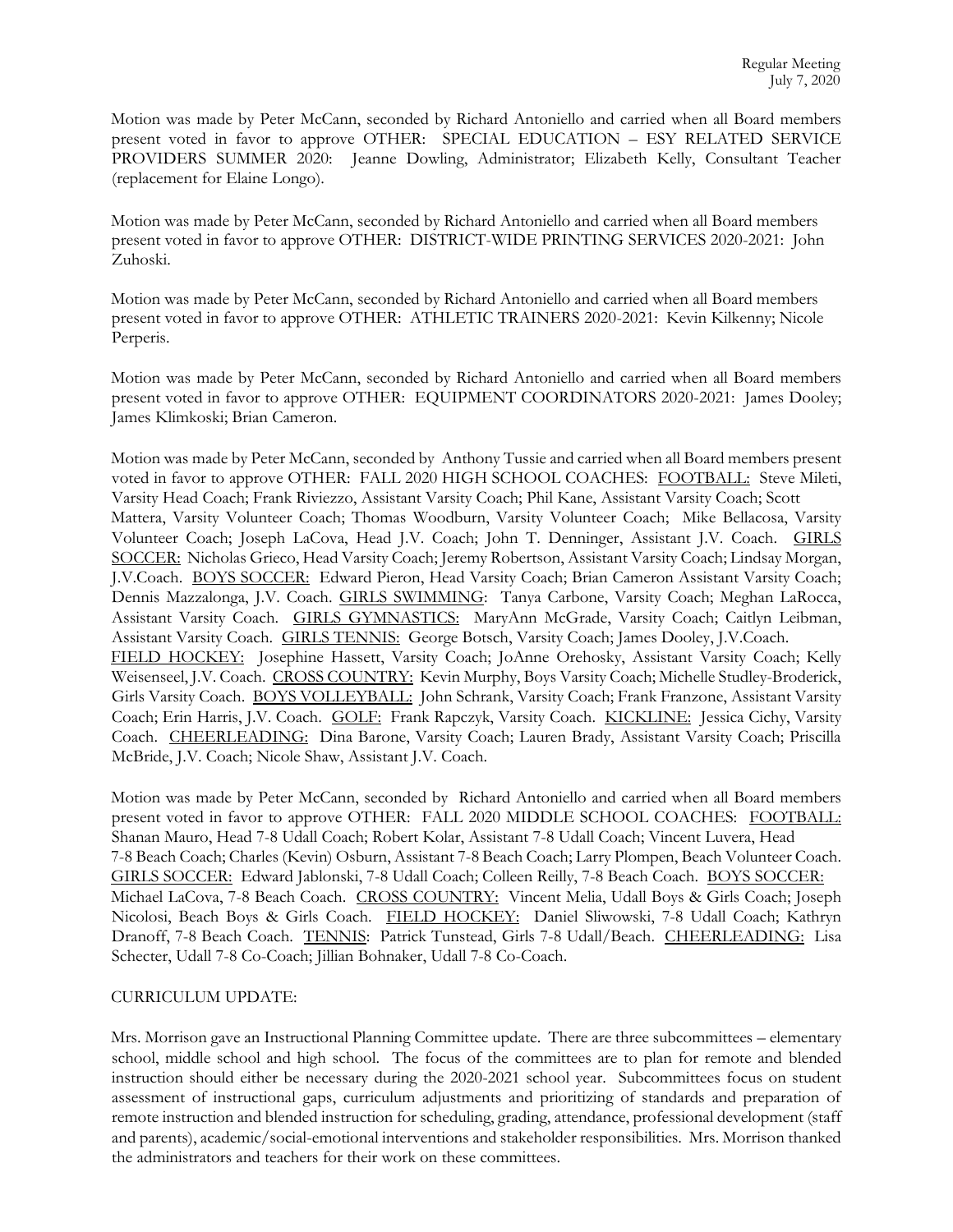Mrs. Morrison advised that special education extended year summer services began on July 1, 2020. The students attend in person Monday-Thursday and virtually on Friday, and are socially distanced, engaged and interacting with their teachers and peers. Mrs. Morrison thanked Mrs. Dowling, teachers and support staff for organizing and planning a positive learning experience for the students.

### REPORT OF COMMITTEES:

Buildings and Grounds: Ron Maginniss reported on the meeting that took place on 7/7/2020. Mr. Bosse gave a bond update on the Phase 4b and Phase 5 bond projects. The Udall Family and Consumer Science classroom renovation will begin this month but cabinets and casework manufacturing are expected to be delayed. One previously closed bathroom at the high school is under consideration for renovation to accommodate bathroom use at the high school. The committee has decided to limit Adult Education courses to only those that can be run virtually. Summer building permits are on hold pending guidance from the Executive and SED, but permits and insurance information are being accepted so the process can be expedited once approval is given. Personal protection equipment and COVID-related cleaning supplies are being ordered in anticipation for a September return to school; all items identified in the NYSIR insurance site and facility inspections have been resolved.

Special Education Committee: A meeting did not take place but Mr. Gellar asked for a motion to approve the placements of students with disabilities as contained in the agenda back-up.

Motion was made by Peter McCann, seconded by Anthony Tussie and carried when all Board members present voted in favor to approve placements of students with disabilities as contained in the board agenda back-up.

Policy Committee: Mrs. LaRosa reported that the committee conducted an annual review of the following polices: No. 5412 Purchasing Procedures; No. 5421 Procurement of Goods and Services; No. 5610 Insurance; No. 5623 Use of School Owned Materials and Equipment; No. 5683 Districtwide Safety Committee; No. 6150 Alcohol, Drugs and Other Substances {School Personnel}; No. 7320 Alcohol, Drugs and Other Substances {Students}.

Motion was made by Peter McCann, seconded by Anthony Tussie and carried when all Board members present voted in favor to approve the above-referenced policies.

A First Reading took place on Policy No. 6110 Code of Ethics for All District Personnel. Mrs. Burns advised that the policy addition was required by a NYSED grant auditor and asked to waive the second reading.

Motion was made by Peter McCann, seconded by Richard Antoniello and carried when all Board members present voted in favor to waive a Second Reading of Policy No. 6110 Code of Ethics for All District Personnel and approve this policy.

### FINANCIAL MATTERS:

.

The treasurer report for May was presented: beginning balance as of 4/30/2020: \$53,611,355.50; ending balance as of 5/31/2020: \$58,980,582.44.

Motion was made by Peter McCann, seconded by Richard Antoniello, and carried when all Board members present voted in favor to approve General Fund budget transfers 3879-3900 and Capital Fund transfers 38803893.

Motion was made by Peter McCann, seconded by Richard Antoniello, and carried when all Board members present voted in favor to approve Request for Proposals: RFP#502 Bagels; RFP#480 Bread; RFP #496 Coffee with Equipment; RFP #495 Student Beverages with Equipment; RFP#498 Student Beverages without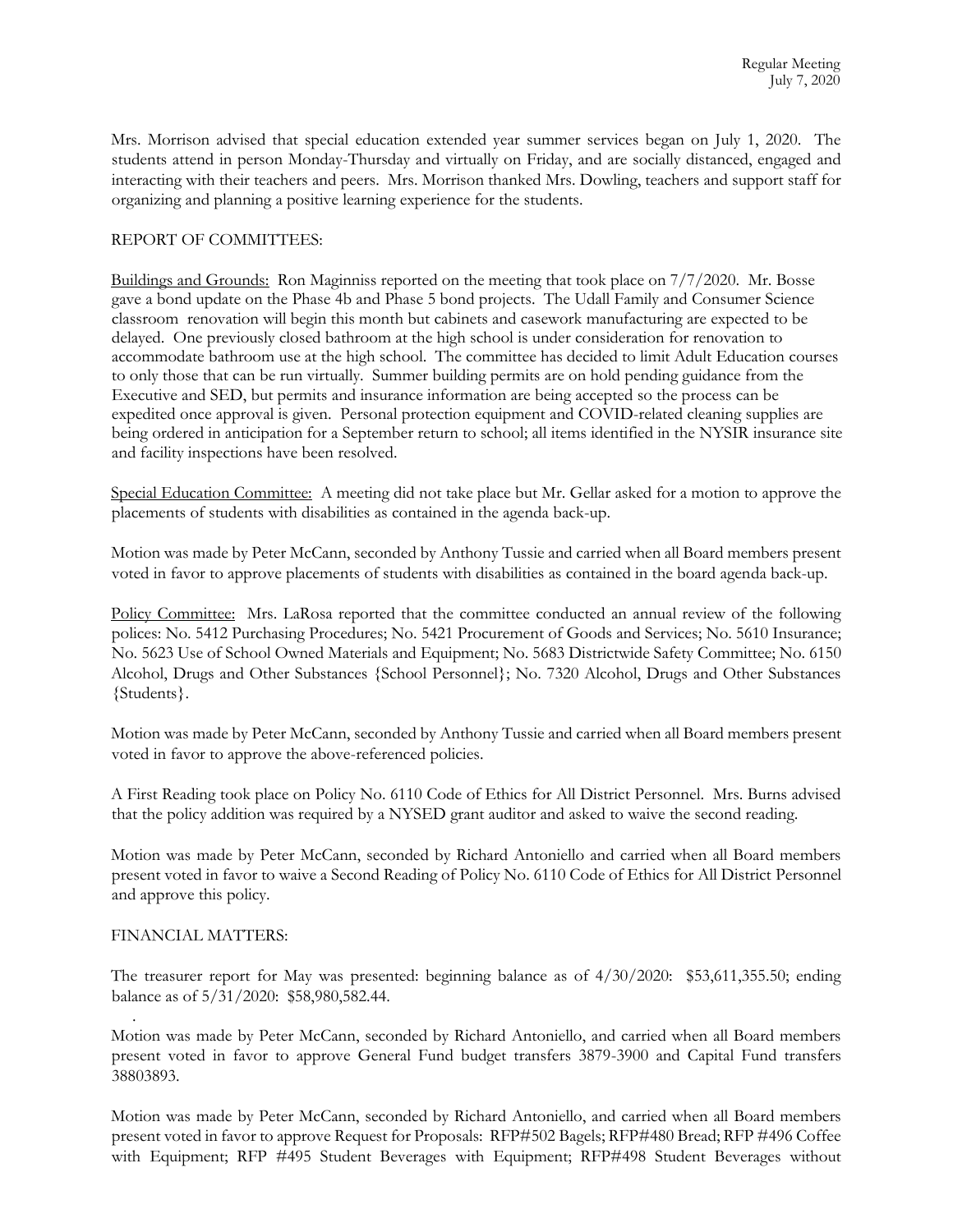Equipment; RFP#100 Commodity Foods Direct Diversion; RFP#326 Dairy; RFP #492 Frozen; RFP#487 Grocery; RFP#474 Ice Cream with Equipment; RFP #499 Meat; RFP# 488 Paper; RFP #484 Snacks Compliant; RFP#485 Snacks Non-Compliant.

Motion was made by Peter McCann, seconded by Richard Antoniello, and carried when all Board members present voted in favor to approve Bid Extension – RFP#452 Dishwashing/Cleaning Supplies.

Motion was made by Anthony Tussie, seconded by Richard Antoniello, and carried when all Board members present voted in favor to approved the following contracts: Developmental Disabilities Institute 2020-2021; East Moriches UFSD 7/1/2020- 8/31/2020; Metro Therapy 2020-2021.

Motion was made by Anthony Tussie, seconded by Richard Antoniello, and carried when all Board members present voted in favor to approve 2019-2020 Heath Services Contracts: Brentwood UFSD - \$2,246.56 and Westbury UFSD - \$2,021.90.

Motion was made by Peter McCann, seconded by Richard Antoniello, and carried when all Board members present voted in favor to approve Resolution to Bid Jointly on Food Service Commodities, Food and Food Service Supplies for the 2020-2021 school year.

Motion was made by Peter McCann, seconded by Richard Antoniello, and carried when all Board members present voted in favor to approve resolution: Income Eligibility Guidelines for Free and Reduced Prices Meals or Free Milk 2020-2021.

Motion was made by Peter McCann, seconded by Richard Antoniello, and carried when all Board members present voted in favor to approve resolution: Breakfast Program Exemption 2020-2021.

Motion was made by Peter McCann, seconded by Richard Antoniello, and carried when all Board members present voted in favor to approve the following 2020-2021 Service Agreements: Capital Markets Advisors, LLC and US OMNI.

Motion was made by Peter McCann, seconded by Ron Maginniss, and carried when all Board members present voted in favor to approve In-Car Drive Education Instructions with Vehicles Professional Service Agreement  $2020-2021 \sim$  Suffolk Auto Driving School, Inc.

### PRESIDENT'S REPORT:

Motion was made by Peter McCann, seconded by Tom Compitello, and carried when all Board members present voted in favor to approve SmartWeb Consultant Services Agreement 2020-2021.

### SUPERINTENDENT'S REPORT:

Mrs. Burns spoke about the work of the Instructional Committees and the six other subcommittees that are working on the district's re-entry plan so the district is prepared when the state advises what is needed to return students back to the classroom. Those various committees are exploring how best to run daily operations, how to support the health and wellness of students and staff, how to support facilities in a safe and effective manner, cleaning, personal and protective equipment, transportation, and returning our stakeholders back to school. Mrs. Burns advised that the district is making great headway and extended her appreciation to the administrators on the committees. Mrs. Burns also advised that a parent survey would be going out next week to solicit feedback on the re-entry plan for students.